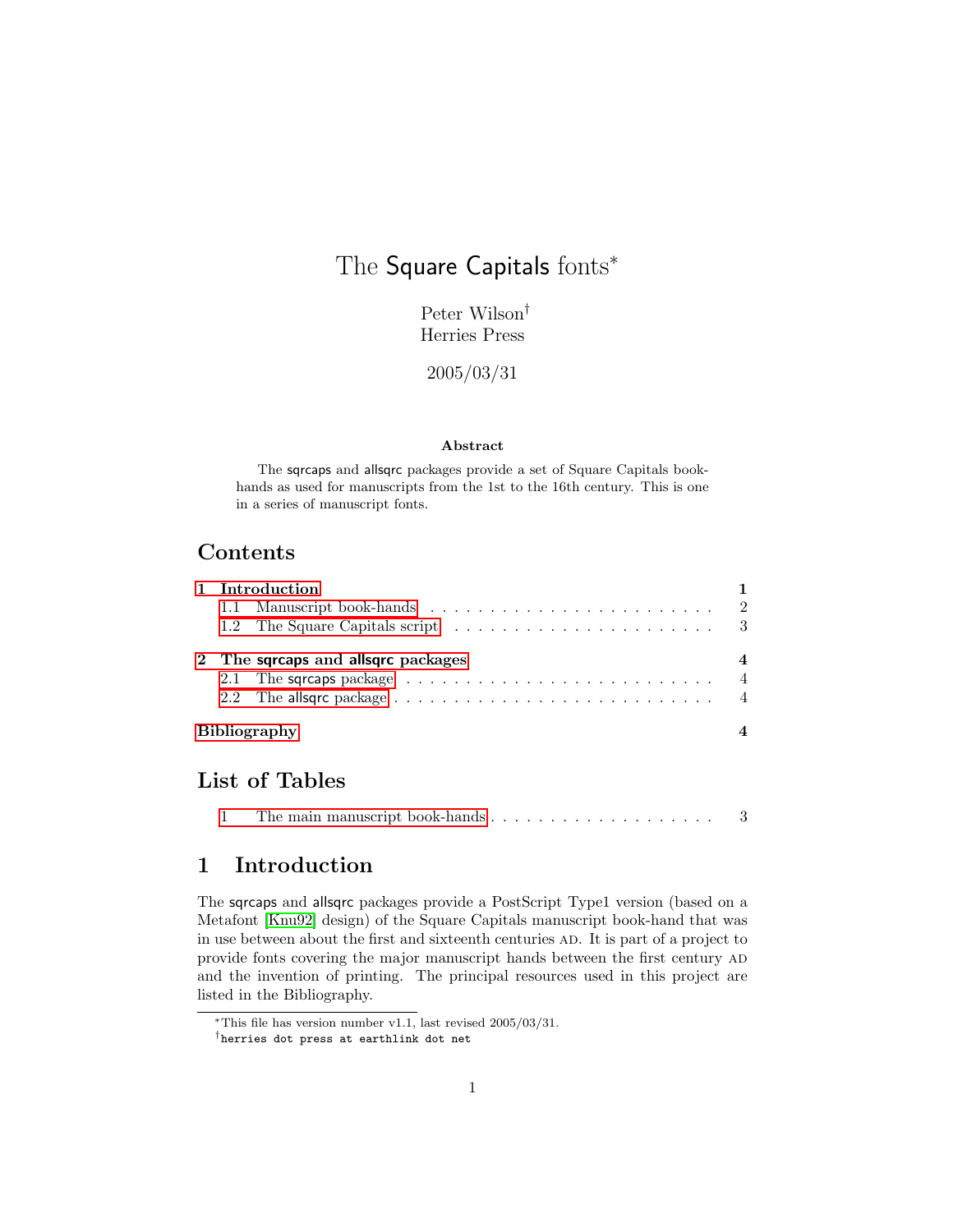This manual is typeset according to the conventions of the LAT<sub>EX</sub> DOCstrip utility which enables the automatic extraction of the LAT<sub>EX</sub> macro source files [\[GMS94\]](#page-4-1). The docmfp package is used for documenting the Metafont portions of the distribution [\[Wil99\]](#page-4-2).

Section [2](#page-3-0) describes the usage of the package. Commented code may be in later sections.

#### <span id="page-1-0"></span>1.1 Manuscript book-hands

Before the invention of printing all books were written by hand. The book-hands used by the scribes and copyists for the manuscripts changed as time went on. Table [1](#page-2-1) lists some of the common book-hands which were used between the 1st and 15th centuries. The later book-hands formed the basis of the fonts used by the early printers, which in turn form the basis of the printing fonts in use today.

The manuscript book-hands were written with a broad nibbed reed or quill pen. Among the distinguishing characteristics of a hand, apart from the actual shape of the letters, are the angle of the pen (which controls the variation between thick and thin strokes) and the height of a letter compared to the width of the nib. The lower the ratio of the letter height to nib width, the more condensed is the script. The scripts also varied in their typical height.

Table [1](#page-2-1) gives an 'average' x-height for each script, which I obtained by measuring a sample of photographs of manuscripts written in the various hands. About a dozen examples of each book-hand were measured. This figure should not be taken too seriously.

There was not a sharp division between the use of one hand and another. Many manuscripts exhibit a variety of hands in the same document. For example, the scribe writing in an Uncial hand may have used Roman Rustic letters for capitals. Usually the same pen was used for the two different scripts.

Generally speaking, as a hand got older it became more embelished, and therefore took longer to write. As this happened a new hand would appear that was faster, and which would eventually make the earlier one obsolete.

Many of the book-hands were single-cased; that is, they did not have an upperand lower-case as we do nowadays in Western scripts. On the other hand, a script might be majuscule or minuscule. A *majuscule* script is one, like our upper-case, where the letters are drawn between two lines and are of a uniform height with no ascenders or descenders. A minuscule script, like our lower-case, is drawn between four lines and has ascenders and descenders.

During the period under consideration arabic numerals were effectively not used. At the beginning they were unknown and even though some knew of them towards the end, the glyphs used for them are not recognisable — to me they look somewhat like cryllic letters — and each locality and time had its own highly individualistic rendering. The general rule when using one of these book-hands is to write all numbers using roman numerals.

The Roman alphabet consisted of  $23$  capital letters  $-$  the J, U and W were absent. The book-hands initially used both a 'u' and a 'v' interchangeably but by the 10th century the practice had become to use the 'v' before a vowel and the 'u'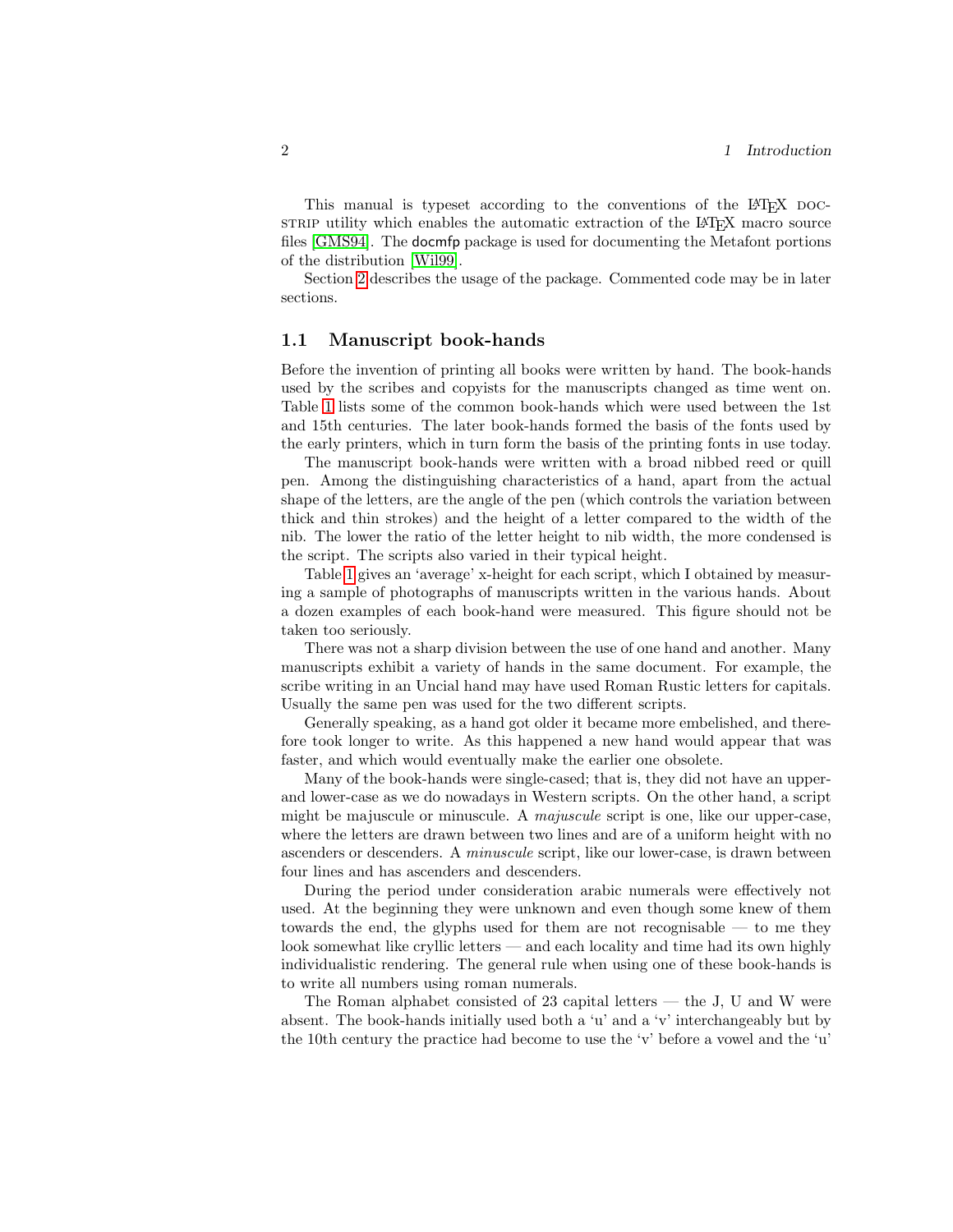| Name                  | Century   | x-height | Height       | Pen       | Normalised |
|-----------------------|-----------|----------|--------------|-----------|------------|
|                       |           | mm)      | (nib widths) | angle     | height     |
| Roman Rustic          | $1 - 6$   | 5.7      | $4 - 6$      | 45        | 1.90       |
| Uncial                | $3 - 6$   | 4.1      | $4 - 5$      | 30        | 1.37       |
| Half Uncial           | $3 - 9$   | 3.2      | $3 - 6$      | $20 - 30$ | 1.07       |
| Artificial Uncial     | $6 - 10$  | 4.2      | $3 - 6$      | 10        | 1.40       |
| Insular majuscule     | $6 - 9$   | 4.2      | 5            | $0 - 20$  | 1.40       |
| Insular minuscule     | 6 onward  | 4.1      | $5 - 6$      | $45 - 70$ | 1.37       |
| Carolingian minuscule | $8 - 12$  | 3.0      | $3 - 5$      | 45        | 1.00       |
| Early Gothic          | $11 - 12$ | 3.8      | $4 - 6$      | $20 - 45$ | 1.27       |
| Gothic Textura        | $13 - 15$ | 3.9      | $3 - 5$      | $30 - 45$ | 1.30       |
| Gothic Prescius       | 13 onward | 3.3      | $4 - 5$      | 45        | 1.10       |
| Rotunda               | $13 - 15$ | 3.2      | $4 - 6$      | 30        | 1.07       |
| Humanist minuscule    | 14 onward | 3.0      | $4 - 5$      | $30 - 40$ | 1.00       |

<span id="page-2-1"></span>Table 1: The main manuscript book-hands

otherwise. The letter corresponding to the W sound appeared in England around the 7th century in the form of the runic wen character and by about the 11th century the 'w' chacter was generally used. The 'J' is the newest letter of all, not appearing until about the mid 16th century.

In the first century punctuation was virtually unknown, and typically would not even be any additional space between individual words, never mind denoting ends of sentences. Sometimes a dot at mid-height would be used as a word seperator, or to mark off the end of a paragraph. Effectively a text was a continuous stream of letters. By the time that printing was invented, though, all of our modern punctuation marks were being used.

Among all these manuscript hands, the Carolingian minuscule is the most important as our modern fonts are based on its letter shapes, and it is also at this point in time where the division occured between the black letter scripts as used even today in Germany, and the lighter fonts used elesewhere. The Rotunda and Humanist minuscule hands were developed in Italy and were essentially a rediscovery of the Carolingian minusucle. Guthenberg took the Gothic scripts as the model for his types. Later printers, such as Nicholas Jenson of Venice, took the Humanist scripts as their models.

#### <span id="page-2-0"></span>1.2 The Square Capitals script

The Square Capitals hand was in use from the first century onwards. It is a majestic hand and very time-consuming to use; there are only two known manuscripts written in it. However, characters from the script were used as capital letters for many other hands throughout the whole period.

Some calligraphers say that it is easier to draw or paint the characters rather than use a broad nibbed pen. If a pen is used, then the nib is used in a variety of angles, and for some parts of a character just a corner might be used to fill in an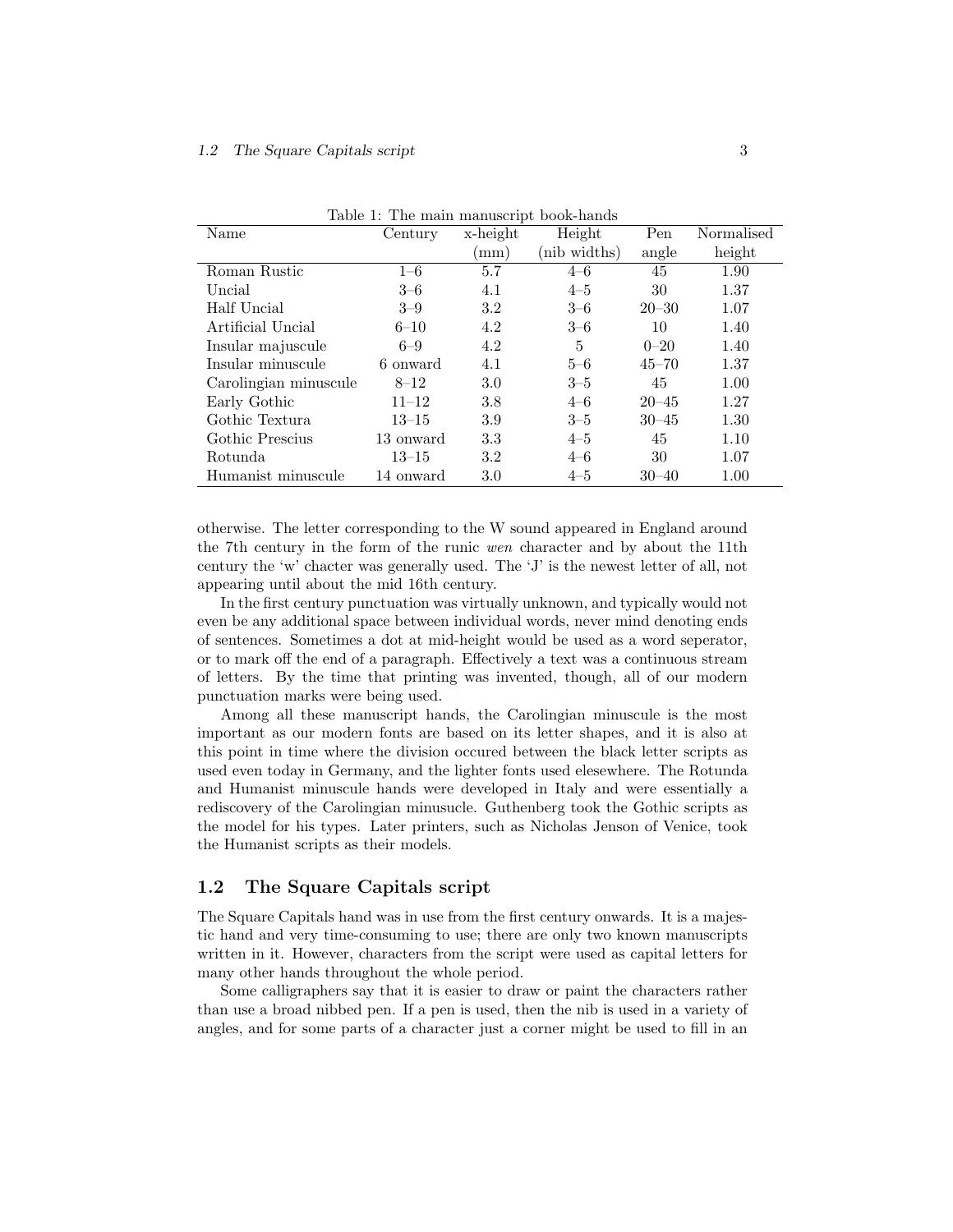awkward space.

## <span id="page-3-0"></span>2 The sqrcaps and allsqrc packages

The Square Capitals font family is called sqrc. The font is supplied in both OT1 and T1 encodings.

#### <span id="page-3-1"></span>2.1 The sqrcaps package

This is intended for the occasions when some short pieces of text have to be written in Square Capitals while the majority of the document is in another font. The normal baselineskips are used.

\sqrcfamily The \sqrcfamily declaration starts typesetting with the Square Capitals fonts. Use of the Square Capitals font will continue until either there is another \...family declaration or the current group (e.g., environment) is closed.

 $\text{text}$  The command  $\text{text}}$  will typeset  $\text{text}$  using the Square Capitals fonts.

#### <span id="page-3-2"></span>2.2 The allsqrc package

This package is for when the entire document will be typeset with the Square Capitals font. The baselineskips are set to those appropriate to the book-hand.

This is a minimalist package. Apart from declaring Square Capitals to be the default font and setting the baselineskips appropriately, it makes no other alterations. Vertical spacing before and after section titles and before and after lists, etc., will be too small as the LATEX design assumes a font comparable in size to normal printing fonts, and the book-hand is much taller. To capture more of the flavour of the time, all numbers should be written using roman numerals. The romannum package [\[Wil99b\]](#page-4-3) can be used so that LAT<sub>EX</sub> will typeset the numbers that it generates, like sectioning or caption numbers, using roman numerals instead of arabic digits.

\textcmr \cmssfamily \textcmss \cmttfamily \textcmtt

\cmrfamily The ...family declarations start typesetting with the Computer Modern Ro man (\cmrfamily), the Computer Modern Sans (\cmssfamily), and the Computer Modern Typewriter ( $\mathrm{family}$ ) font families. The  $\text{text}$ commands will typeset  $\langle text \rangle$  in the corresponding Computer Modern font.

> The allsqrc package automatically loads the sqrcaps package, so its font commands are available if necessary.

## Bibliography

- <span id="page-3-3"></span>[And69] Donald M. Anderson. The Art of Written Forms: The Theory and Practice of Calligraphy. Holt, Rinehart and Winston, 1969.
- [Bol95] Giulia Bologna. Illuminated Manuscripts: The Book before Gutenberg. Crescent Books, 1995.